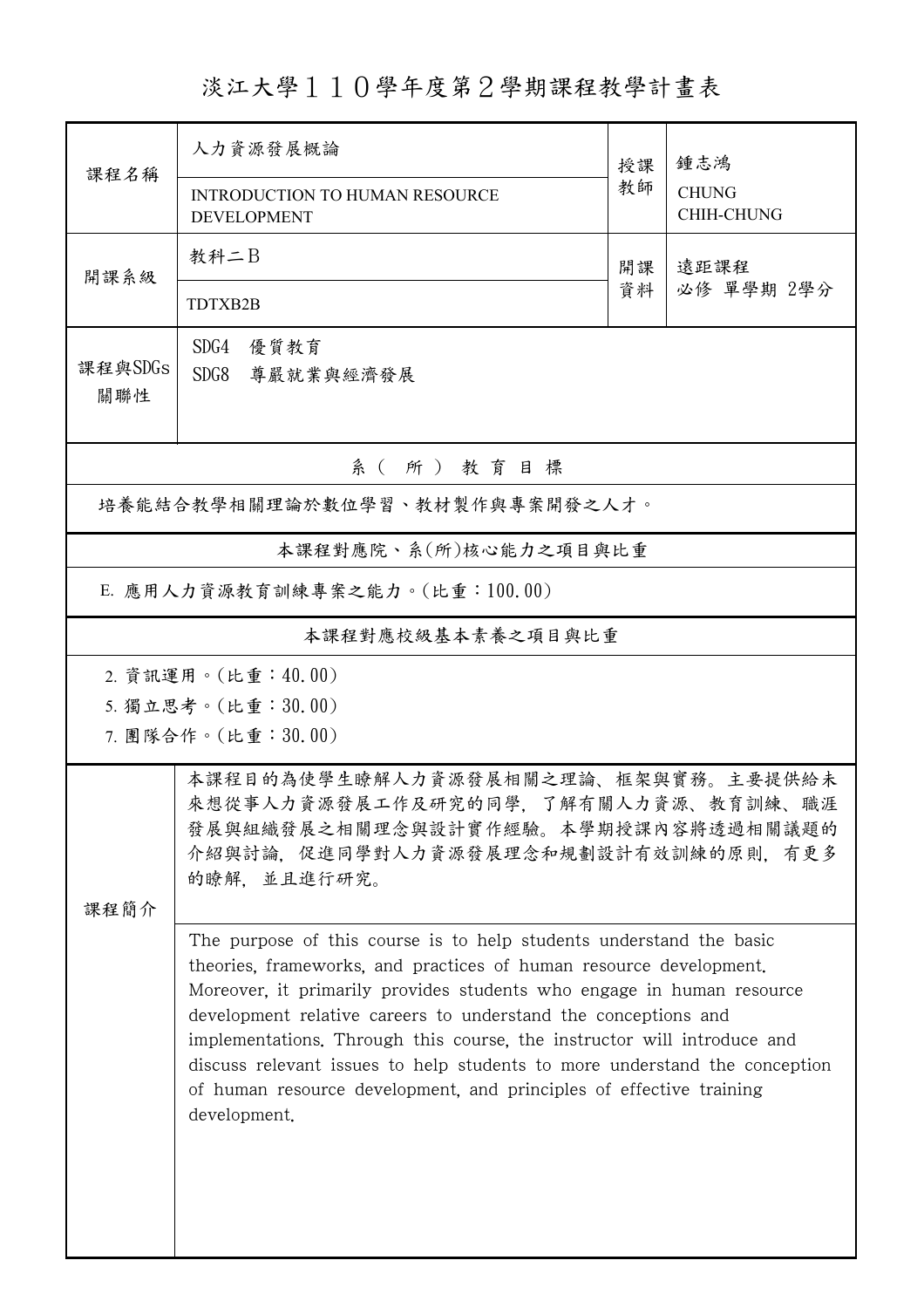## 本課程教學目標與認知、情意、技能目標之對應

將課程教學目標分別對應「認知(Cognitive)」、「情意(Affective)」與「技能(Psychomotor)」 的各目標類型。

一、認知(Cognitive):著重在該科目的事實、概念、程序、後設認知等各類知識之學習。

二、情意(Affective):著重在該科目的興趣、倫理、態度、信念、價值觀等之學習。

三、技能(Psychomotor):著重在該科目的肢體動作或技術操作之學習。

| 序<br>號         | 教學目標(中文)                                 |                          |            | 教學目標(英文)                                                                                                                                         |                                       |  |  |
|----------------|------------------------------------------|--------------------------|------------|--------------------------------------------------------------------------------------------------------------------------------------------------|---------------------------------------|--|--|
| $\mathbf{1}$   | 論                                        | 了解人力資源發展的基本慨念與理          |            | Understand the basic conceptions and theories of<br>human resource development                                                                   |                                       |  |  |
| $\overline{2}$ | 識別、分析、評估和選擇合適的表<br>現改善方法來解決組織表現問題        |                          |            | Identify, analyze, evaluate, and select an appropriate<br>performance improvement approaches to resolve an<br>organizational performance problem |                                       |  |  |
| 3              | 能瞭解及說明動機、衝突及溝通於<br>組織之重要性                |                          |            | Recognize and articulate the importance of<br>motivation, conflict, and negotiation in the<br>organization                                       |                                       |  |  |
| $\overline{4}$ | 加強學生從事人力資源開發領域之<br>研究. 並撰寫一個綜合性文獻回<br>顧。 |                          |            | Enable students to pursue research in HRD field<br>that<br>will result in the creation of an integrative literature<br>review                    |                                       |  |  |
|                | 決定及評估組織能力來適應新的學<br>習和改變                  |                          |            | Determine and evaluate the organization's ability to<br>incorporate new learning and/or change                                                   |                                       |  |  |
|                |                                          |                          |            | 教學目標之目標類型、核心能力、基本素養教學方法與評量方式                                                                                                                     |                                       |  |  |
| 序號             | 目標類型                                     | 院、系 $(\kappa)$  <br>核心能力 | 校級<br>基本素養 | 教學方法                                                                                                                                             | 評量方式                                  |  |  |
| 1              | 認知                                       | E.                       | 25         | 講述、討論、發表、模擬                                                                                                                                      | 作業、討論(含課<br>堂、線上)、報告(含口<br>頭、書面)、活動參與 |  |  |
| 2              | 認知                                       | E                        | 257        | 講述、討論、發表、模擬                                                                                                                                      | 測驗、作業、討論(含<br>課堂、線上)、報告(含<br>口頭、書面)   |  |  |
| 3              | 認知                                       | E                        | 257        | 講述、討論、發表、模擬                                                                                                                                      | 作業、討論(含課<br>堂、線上)、報告(含口<br>頭、書面)      |  |  |
| 4              | 認知                                       | E                        | 257        | 講述、討論、體驗                                                                                                                                         | 作業、討論(含課<br>堂、線上)、報告(含口<br>頭、書面)      |  |  |
| 5              | 認知                                       | E                        | 257        | 講述、發表、模擬                                                                                                                                         | 測驗、作業、討論(含<br>課堂、線上)、報告(含<br>口頭、書面)   |  |  |
|                | 授課進度表                                    |                          |            |                                                                                                                                                  |                                       |  |  |
| 週次             | 日期起訖                                     |                          |            | 內 容 (Subject/Topics)                                                                                                                             | 備<br>註<br>(請註明為同步、非同步課程)              |  |  |
|                | $111/02/21$ ~<br>111/02/25               | Course Introduction      |            |                                                                                                                                                  |                                       |  |  |
|                | $111/02/28$ ~<br>111/03/04               | Foundation of HRD        |            |                                                                                                                                                  |                                       |  |  |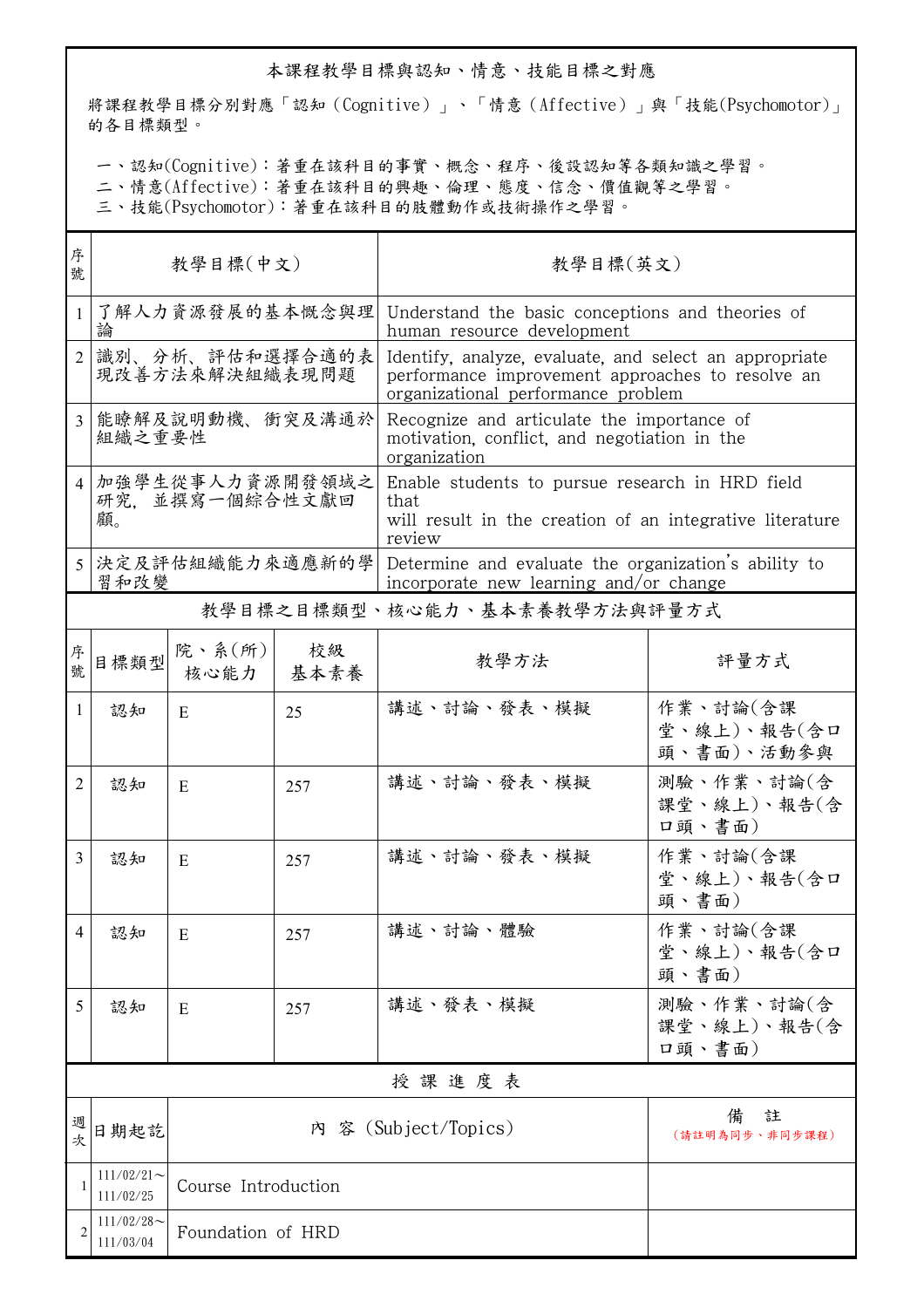| 3           | $111/03/07$ ~<br>111/03/11 | Learning theories                                                                                                                                                                                                                          |  |  |
|-------------|----------------------------|--------------------------------------------------------------------------------------------------------------------------------------------------------------------------------------------------------------------------------------------|--|--|
| 4           | $111/03/14$ ~<br>111/03/18 | Creativity and Career for HRD                                                                                                                                                                                                              |  |  |
| 5           | $111/03/21$ ~<br>111/03/25 | Training and development                                                                                                                                                                                                                   |  |  |
| 6           | $111/03/28$ ~<br>111/04/01 | Need analysis                                                                                                                                                                                                                              |  |  |
| 7           | $111/04/04$ ~<br>111/04/08 | Technology for HRD                                                                                                                                                                                                                         |  |  |
| 8           | $111/04/11$ ~<br>111/04/15 | Evaluation                                                                                                                                                                                                                                 |  |  |
| 9           | $111/04/18$ ~<br>111/04/22 | Communication                                                                                                                                                                                                                              |  |  |
| 10          | $111/04/25$ ~<br>111/04/29 | 期中考試週                                                                                                                                                                                                                                      |  |  |
| 11          | $111/05/02$ ~<br>111/05/06 | Leadership development                                                                                                                                                                                                                     |  |  |
| 12          | $111/05/09$ ~<br>111/05/13 | International HRD                                                                                                                                                                                                                          |  |  |
| 13          | $111/05/16$ ~<br>111/05/20 | Virtual human resource development                                                                                                                                                                                                         |  |  |
| 14          | $111/05/23$ ~<br>111/05/27 | Gamification                                                                                                                                                                                                                               |  |  |
| 15          | $111/05/30$ ~<br>111/06/03 | Big data in HRD                                                                                                                                                                                                                            |  |  |
| 16          | $111/06/06$ ~<br>111/06/10 | Trends of HRD                                                                                                                                                                                                                              |  |  |
| 17          | $111/06/13$ ~<br>111/06/17 | 分組期末報告                                                                                                                                                                                                                                     |  |  |
| 18          | $111/06/20$ ~<br>111/06/24 | 期末考試週                                                                                                                                                                                                                                      |  |  |
| 修課應<br>注意事項 |                            | 本課程為非同步線上課程,第一堂課請務必參加。                                                                                                                                                                                                                     |  |  |
| 教學設備        |                            | 電腦、投影機                                                                                                                                                                                                                                     |  |  |
| 教科書與<br>教材  |                            | 高文彬 (2012)。 人力資源發展。雙葉書廊                                                                                                                                                                                                                    |  |  |
| 參考文獻        |                            | McGuire, D. (2014). Human resource development. London: SAGE Publications<br>Ltd.<br>American Psychological Association (2009). Publication manual of the<br>american psychological association (6th). American Psychological Association. |  |  |
|             |                            |                                                                                                                                                                                                                                            |  |  |